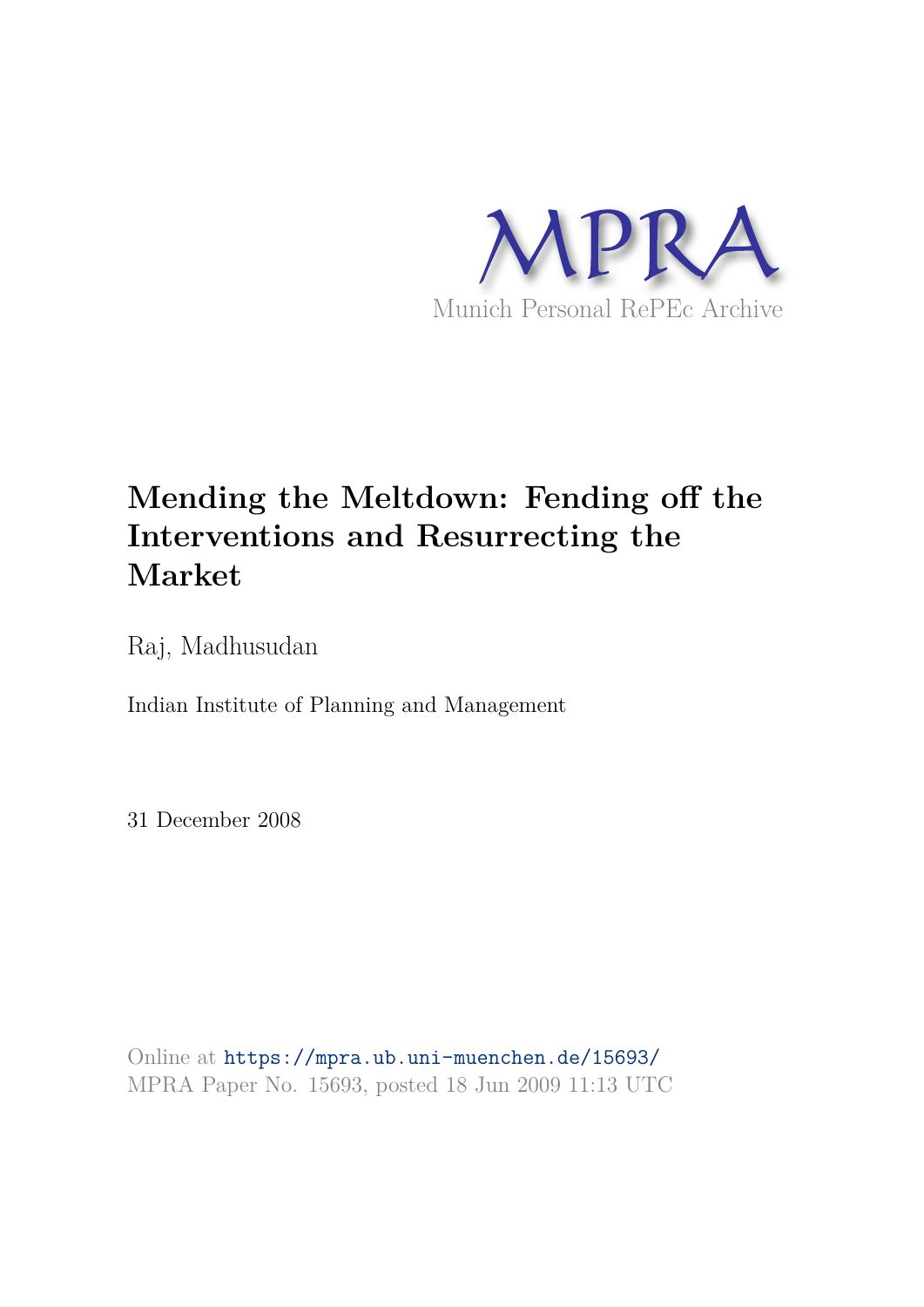

# **MENDING THE MELTDOWN: Fending off the Interventions and Resurrecting the Market**

# **Madhusudan Raj**

**Mises University 2008 Alumnus, Ludwig von Mises Institute, Auburn, Alabama, U.S.A**

#### **Introduction**

The emerging economic crisis in USA and the global economy presents a phenomenon which started to appear frequently in different economies around the world during late 18<sup>th</sup> century with the advent of central banking in England. In the science of economics<sup>1</sup>, this phenomenon is called, The Business Cycle. It is important that when we are trying to recover from the present economic crisis, we must first understand the whole phenomenon of the business cycle. After that, we must understand the causes of the business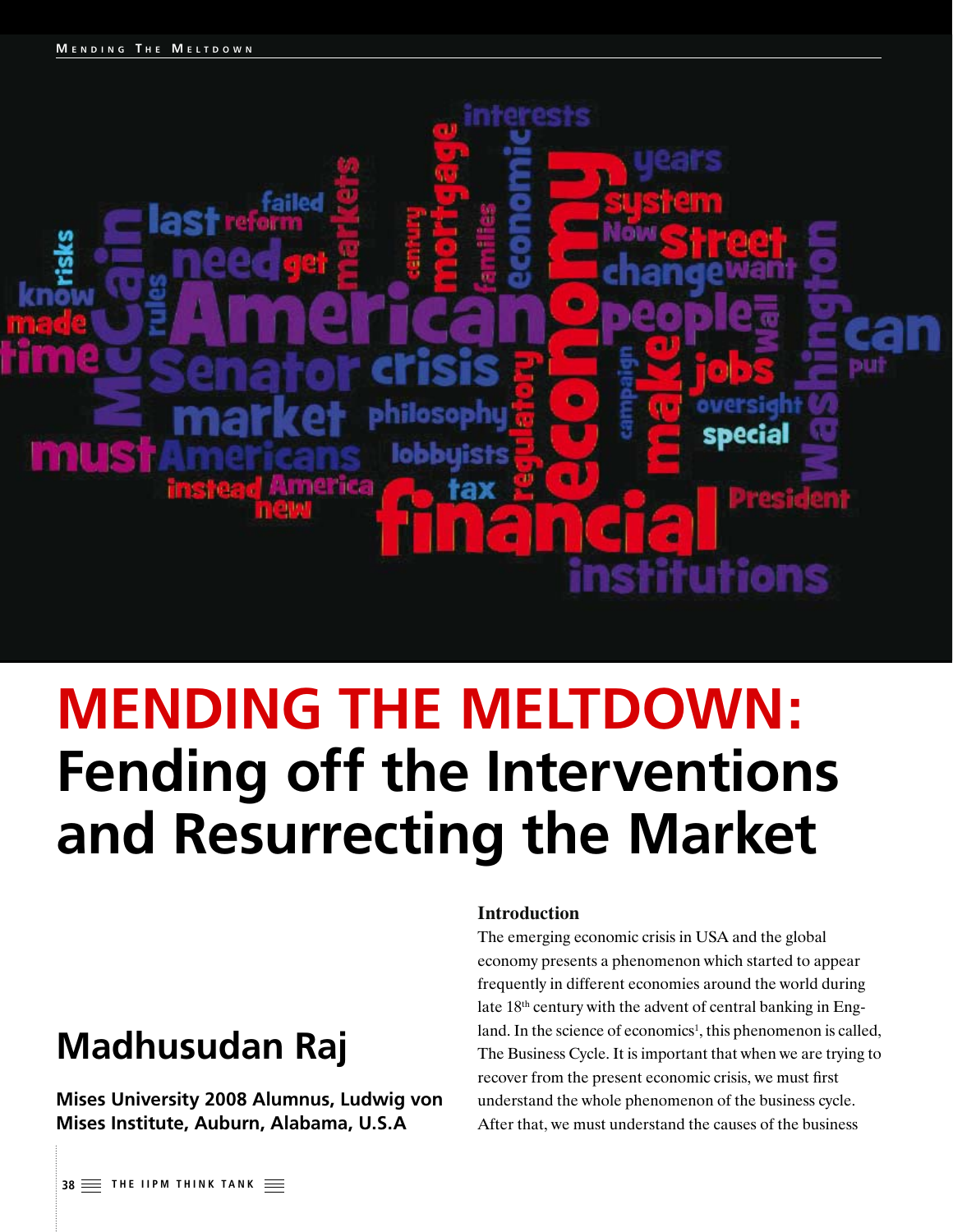cycle which are presented by a proper theory of business cycle. In this short paper my goal is two-fold. First to make the business cycle phenomenon clear to the readers and present the economic theory of business cycle which discusses its main cause. After having a full grasp of the theory of business cycle, I will then present the solution of the crisis. The discussion follows in three different sections. Section 2, will present the understanding of and the proper theory of business cycle. In section 3, I will argue against the efforts of various governments and their central banks to solve the present economic crisis. Using the business cycle theory developed in the preceding section, I will demonstrate why the present efforts of various governments and central banks won't work and in fact will prove to be counter productive and even more disastrous. Section 4, will then discuss what we need to do for a quick recovery from the present meltdown and what we need to do in the long run to stop the problem of the business cycle from recurring<sup>2</sup>.

#### **The Cause of the Crisis**

For finding the solution of any problem requires one to first have a clear understanding of the problem and its causes<sup>3</sup>.

> Rise and fall in individual product prices or even prices in some sectors can not be considered as a cycle

Here, I first discuss the distinction between the business cycle and business fluctuations. Once we understand the

business cycle then I present its causes.

#### **Business Cycle and Business Fluctuation**

Both the phenomenon of the business cycle and day to day business fluctuations are vastly different from each other. The distinction between them must be made clear to understand what causes day to day business fluctuation and what causes the business cycle. Business fluctuations are part of routine life where prices of individual goods or services fall or rise on daily basis. The rise and fall is due to changes in the market forces of demand and scarcity of the goods or service in question. As analyzed by the Austrian economist, price is determined primarily by the subjective valuations of all consumers. Other factors affecting price are the given circumstances under which the consumer finds himself while choosing the marginal unit and the relative scarcity of the goods or service. For example, during a natural disaster such as a flood, the price of milk rises rapidly because the given circumstances of flood make milk scarcer. Similarly prices of individual products rise and fall on a daily basis with the change in underlying economic data. It must be emphasized here that, this rise and fall in individual product prices or even prices in some sector of the economy, like automobile industry or agriculture products etc., can not be considered as a cycle. These are individual events happening in one or the other sector of the economy. These fluctuations are corrected automatically by the market if left alone to work. For example, during flood, if we let the price of milk rise for sometime then it will automatically induce producers from other areas to start producing more milk because now milk industry is more profitable during flood time. Once this new supply enters the flood hit place it will increase the supply of milk and will remove the scarcity of milk. This removal of scarcity itself will lower the prices of milk in few days time. Market will automatically resolve the milk problem. So we don't need any special attention for such daily events. Market easily sorts out gluts and scarcities. Like the rise and fall of prices of individual products in the market, everyday many individual businesses silently cease its operation when

> they make losses. Individual business closures are very normal in Market. Profit and loss is the market mechanism

through which inefficient and unproductive businesses are weeded out while efficient and productive business remains and continues their activity to serve the consumers most  $effectively<sup>4</sup>$ .

But the phenomenon of business cycle is very different. It requires special attention because the causes of business cycle are not in built in the market process <sup>5</sup>. Let's first understand what business cycle is.

Business cycle is a general boom and bust phenomenon which occurs at the economy wide level. It is a macroeconomic phenomenon having crucial microeconomic roots. The phases of an economic cycle are typical <sup>6</sup> . It starts with a mild boom in economic activity (when everything seems very rosy), then the boom expands rapidly and that starts to result into inflation and then a final slowdown of the economy, the recession . What is very peculiar of the business cycle is the phase of recession<sup>7</sup>. During the recession, we see economy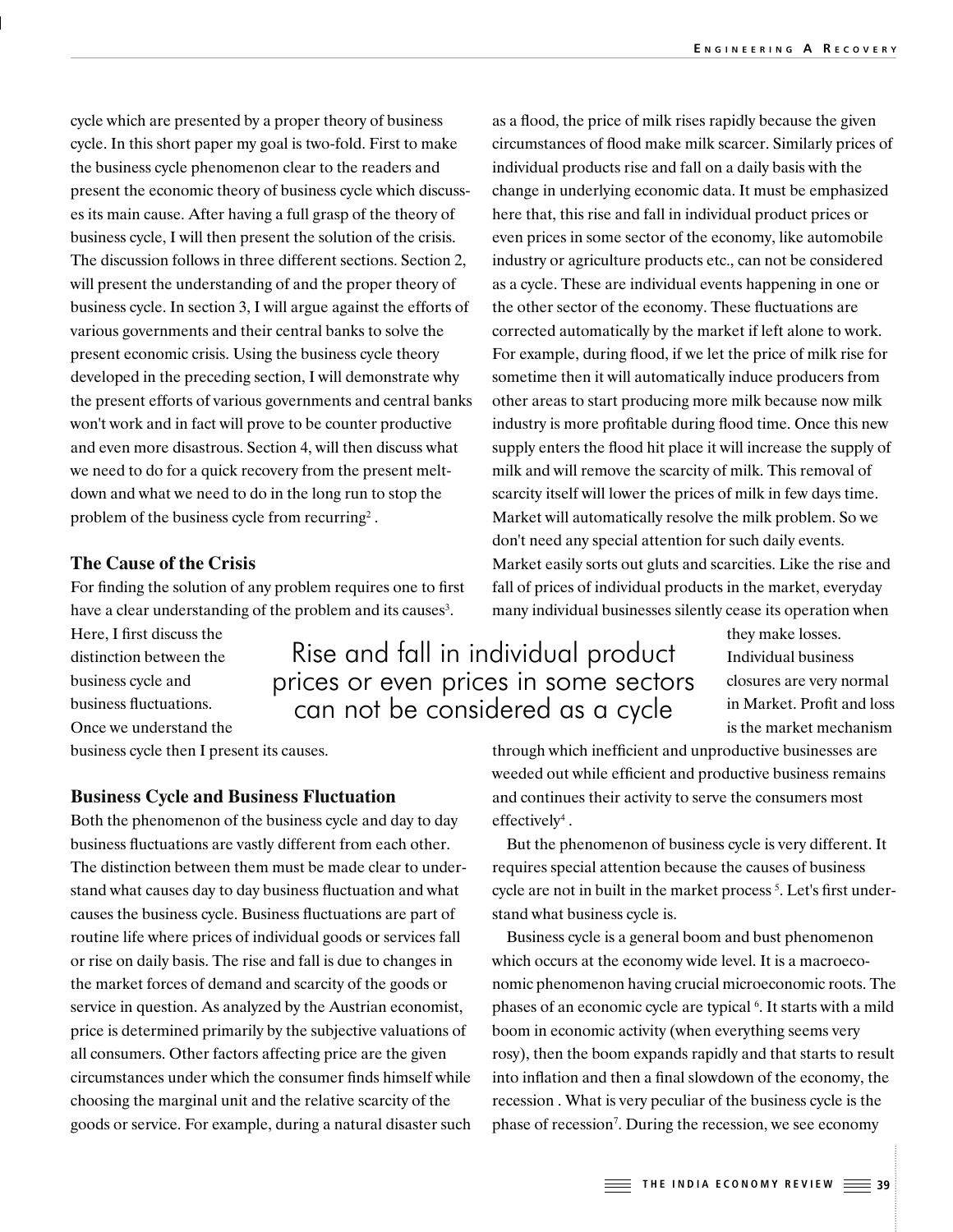wide mass business failures, like the present one where the housing market, majority of banks and auto industries are collapsing one by one. What seem to be so profitable industries in the boom period suddenly become unprofitable. Due to these business closures large scale unemployment results. The capital structure of the economy changes where resources starts to flow from unprofitable industries to other sound industries. During the boom period also the economic activity seems very unusual where most of the goods and services' prices tend to push up dramatically <sup>8</sup> . Inflation slowly emerges in the economy and it spreads from one sector to another sector<sup>9</sup>. This is what is the character of the general boom and bust cycles. It is very different from the daily business fluctuations.

After understanding what business cycle is, it is important to understand its causes. Any good business cycle theory should explain all the phases of cycle within the framework of general theory of economics. It must explain why during the recession period mass business failures results, why the capital structure starts to change (many projects fails and

resources flows from this projects to other more viable projects), why unemployment results and why during the boom

Austrian Business Cycle Theory is the only theory which successfully integrates itself into economic theory

goods in the future and thus in the present they increase their savings. This increased savings lowers the market interest rate. This low interest rate sends a signal to the

period economic activity increases dramatically, money supply is continually increasing and in the end it all ends with an inflation and subsequent recession. There are many theories of business cycle in mainstream economics but they all either don't fit into the general framework of economic theory or fail to explain the business cycle properly. The only theory which successfully integrates itself into economic theory and simultaneously explains the boom bust cycle fully is The Austrian Business Cycle Theory (ABCT) as developed first by Ludwig von Mises (Mises1953) and subsequently by Friedrich Hayek (Hayek1967) and Murray Rothbard (Rothbard2000) <sup>10</sup> .

#### **The Austrian Business Cycle Theory: The ABCT**

The Austrian Business Cycle theory is based on many crucial insights of Austrian economics like the capital structure of the economy, the different stages of production, the nature of money, bank credit expansion through the system of fractional reserve banking, time preference of consumers

entrepreneurs that consumers are asking for more goods and services in the future. In order to fulfill those future demands at a future date entrepreneurs starts new long term capital projects in present time which will enable them to produce more in future and thus meet the future demand of consumers. When the investment in new projects is backed by this type of real savings, it results in no boom and bust.

etc. Here, I will directly use all these concepts without going

into details, again because of the space constraints. As we have said, ABCT explains the business cycle completely starting from the artificial boom to its ultimate bust in form of recession. I will discuss all phases one by one. The artificial boom starts to take place when the central bank of the country (RBI in case of India) starts to increase the money supply by printing more money and then commercial banks starts to lend this money to the business people and general public at a lower interest rate. The increased money supply, which is result of printing of money and the credit expansion activity of banks through fractional reserve banking, lowers the interest rate below its natural market level <sup>11</sup>. During this phase, due to artificially lowered interest rate many projects appear profitable to an individual entrepreneur which would not have appeared profitable previously. What is important to understand here is how the market interest rate is lowered. There are two ways in which interest rate can get lowered. One is when people's time preference becomes low and they look to consume more

The problem starts to take place when the market interest rate is lowered by the central banks by printing more money out of thin air and by credit expansion by commercial banks through fractional reserve banking. This artificially lowered interest rate sends a wrong signal to entrepreneurs about the future demand of consumers. Here, consumers' time preferences have not changed and thus they are not asking for more goods and services in future. Working under the illusion created by the central bank, businesses starts to expand their activities. They start many new long term projects. Resources start to flow into these new ventures. As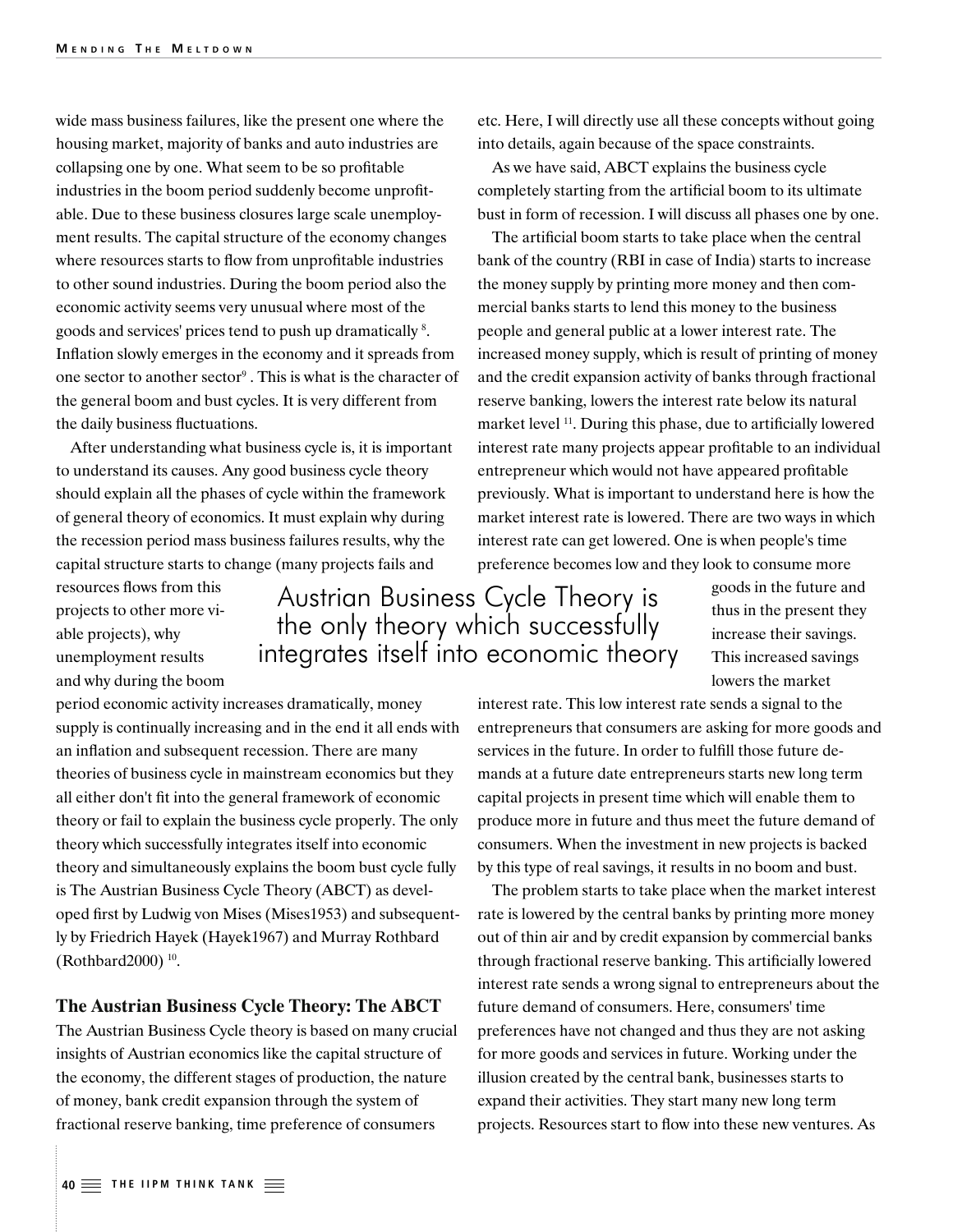

resources are employed in these new projects they are less available for producing other consumer items which are required for present consumption. As the newly created money starts to enter market it increases the purchasing power of those in whose hands it goes first. On one side consumers acquire new income and on other side their time

preference haven't changed and thus they start to spend their money in market for present consumption. On

The recession is the process through which market starts to correct the capital structure of the economy

Great Depression of 1929. The present economic crisis could result in a big depression because governments around the world are meddling heavily in market adjustment process of

recession. I now discuss how the recession becomes a depression and why the present efforts of governments around the world are unnecessary and in fact counter productive.

#### **Why the Present Meddling with the Market Won't Work?**

The action of government during the recession period is typically to prevent the recession at any cost. They fail to

new projects which they started during the boom period are not backed by real saving and are thus not profitable and sustainable. Mass business failure takes place. Murray Rothbard called this phenomenon of mass business closure, a cluster of errors, where many businesses suddenly discover many errors in their past decisions. The artificial boom inevitably results into a recession. People employed in those projects now become unemployed until they find work in activities suited to consumers' preferences.

What is important here to understand is that, recession is a necessary outcome of the artificially created boom by the central bank. The recession is the process through which market starts to correct the capital structure of the economy.

> can result in a deep depression such as the

Through that whatever mal-investment has taken place during the boom period now starts to liquidate and those resources slowly starts to flow in correct industries to fulfill consumers' immediate demand.

But, if during this period government again starts to intervene in the market adjustment then the mild recessions

the other side production of consumer goods is not taking place because resources are flowing in long term production processes. This slowly starts to result in inflation<sup>12</sup>. Price rise slowly spreads from one sector of the economy to the other sector with the flow of money from one sector to another. Once the money spreads fully it results into inflation.

Now as Inflation emerges in the economy, suddenly government becomes concerned about it. To combat this inflationary situation, central bank starts increasing the interest rate by using tight monetary policy. With this increase in interest rate, the entrepreneurs realize that the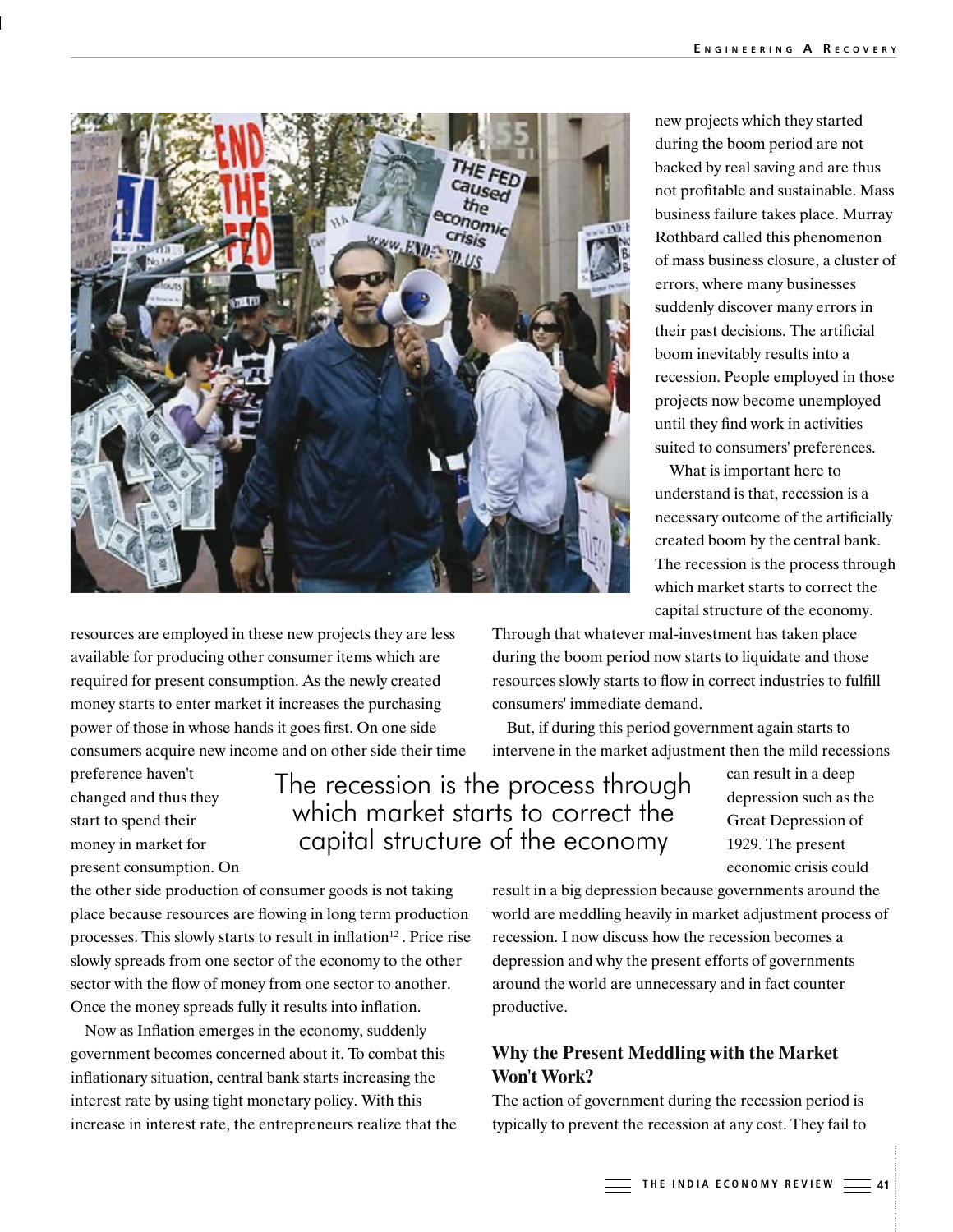understand that recession is necessary to liquidate the mal-investment of the boom period. It is necessary for realignment of capital structure and the production process according to consumer time preferences. The typical response of government and their central banks is to pump more money into the market during the recession period<sup>13</sup>. These Keynesian policies are based on flawed economic reasoning that a recession takes place because consumers suddenly start spending less<sup>14</sup>. What actually results due to

this pumping of money is more distortions of market interest rate<sup>15</sup> and further distortions in the adjustment process.

### Doing nothing sometimes is a more beneficial action than doing everything and deteriorating the situation further

and deteriorating the situation further. We need to let the market do its work. The market in a very short period of time

More distortions in market will require a longer time for readjustment and thus recessions becomes depressions<sup>16</sup>. Governments and their central banks fail to understand that the process which was started by creating money out of thin air can never be corrected by the same process of creating more money out of thin air.

Without real savings, economy will never grow. Artificially created wealth gets wiped out one day. Fiat money can only result into booms and busts. By printing more money one can not make poor people rich or a poor nation rich. Living

will reallocate all the resources in right channels of production and will adjust the capital structure of economy in line with consumers' time preferences. Through recession the market will liquidate all mal-investments. In the short run all the unnecessary projects will shutdown and we should allow this business closures instead of bailing them out one by one, as they are doing right now. People will increase their savings in the recession period and that is good. We should not meddle with consumer's desire to save more during recession. In fact this saving is necessary in recession because this

beyond one's means is not possible in the long run <sup>17</sup>.

prevent the business cycle from ever occurring.

After getting the full grip of the theory of business cycle it is clear what we need to do in the short run for a recovery and more importantly what we need to do in the long run to

In short run, we should need to do nothing. Doing nothing sometimes is a more beneficial action than doing everything

**The Ultimate Remedy**

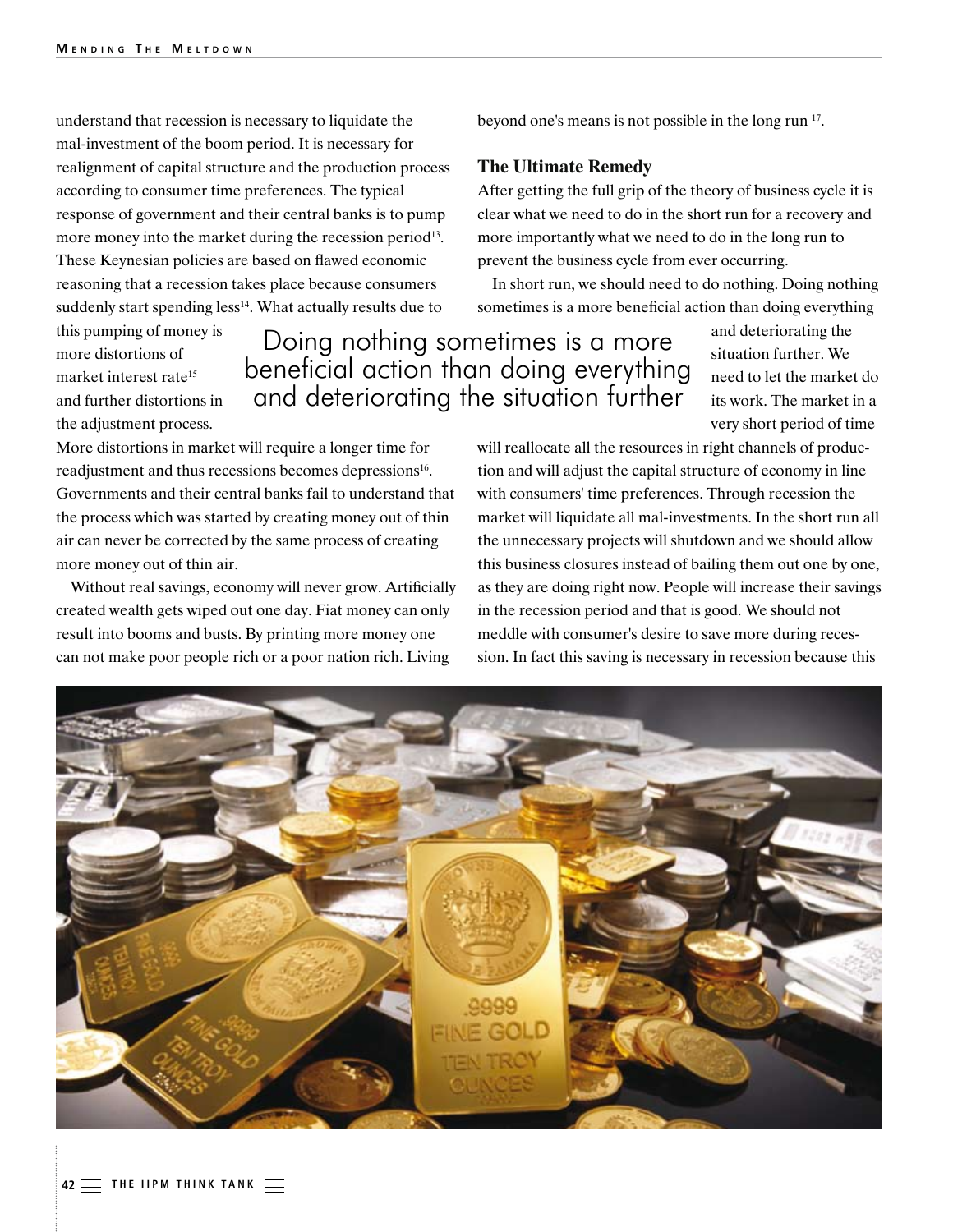increased saving can, to some extent, help some of the businesses to survive in recession period. Consumers by making this actual savings available to some of the businesses can help them in avoiding bankruptcies and also preventing them from laying off their workers. It can also prevent the loss to the equity holders. Once the recession period is over, economic activity will return to normal. People will find employment in more viable activities again. Prices will come down to their normal market level which will increase the

standard of living of people slowly.

And in the long run, if we wish to prevent the business cycle from ever

happening then the key lies in taking the control of money back from government and restoring it again to market. We need to adopt three crucial steps:

- 1. Money essentially is a commodity and it should be produced in the market itself like any other commodity. For restoring the money in the market place and to take back the control of money supply from the government, we need to adopt the market based commodity money<sup>18</sup>. Commodity money can either be gold or silver or both gold and silver, as existed in historical periods. This is what is needed for stopping government from printing money out of thin air. Public mints should give its way to the private coinage.
- 2. Secondly, we need to abolish the central banks. This means abolishing the RBI from India. Central banks are the root cause of this whole problem. A central bank is just like any other central plan authority which worked under communist/socialist/market socialist countries. Theory and history both shows that central planners and their plans never work. They can only create problems for people. Central banks' monetary policy and its fixing of interest rate is the prime cause of boom and bust cycle. If we want to stop the booms and busts then we need to abolish all the central banks around the world <sup>19</sup> .
- 3. Even in the absence of central banks, private banks (through the process of credit expansion under a fractional reserve banking system) can distort the market interest rate creating a boom and bust. The whole system of fractional reserve banking is unethical and thus we need to stop it too. All banks must operate on a 100 per cent reserve

banking norm. If banks have 100 customers with 100 rupees worth of reserves then that bank must, all the time, keep 100 rupees reserves with it. In short the money creation process of banks should be stopped. Stock and bond markets are good places for the businessman for getting people's savings for their business investments. Banks-ofcredit (as oppose to the banks-of-deposit) will also perform the function of providing consumer's savings to the businesses. In short, 100 percent free banking system should

> replace our present day fractional reserve banking system  $^{20}$ .

These three steps are necessary for stopping

booms and busts from ever occurring. We must let free market work in the very crucial sphere of money. Money is too important subject to be handed over to government who is always eager to exploit it.

#### **Endnotes**

Money is too important subject to be handed over to government who is always eager to exploit it

- $1$  Economics is a study of human action, also known as Praxeology.
- <sup>2</sup> At the very outset of this paper I make it clear that it will be impossible for me to discuss all the issues which will arise in reader's mind after reading my paper. Because of space constraints I will be very brief. But I will give detailed references so that one can go and find answers of their queries by reading those references.
- Studying this cause and effect relationship is the backbone of any scientific inquiry as made clear by famous Austrian economist Carl Menger, in the first sentence of his seminal work The Principles of Economics (Menger2007, p.51.) Menger started his magnum opus with the following statement: All things are subject to the law of cause and effect.
- 4 To understand the mechanism of profit and loss thoroughly please refer to, (Mises2008).
- <sup>5</sup> Many people, including many renowned economist blame the free market for causing the business cycle e.g., J.M. Keynes developed whole new economics (The Keynesian economics) by refuting Say's Law of Market. Later on in this article I will show, why all those people who blame the market are mistaken in their views or present flawed reasoning on their part to refute workings of the market.